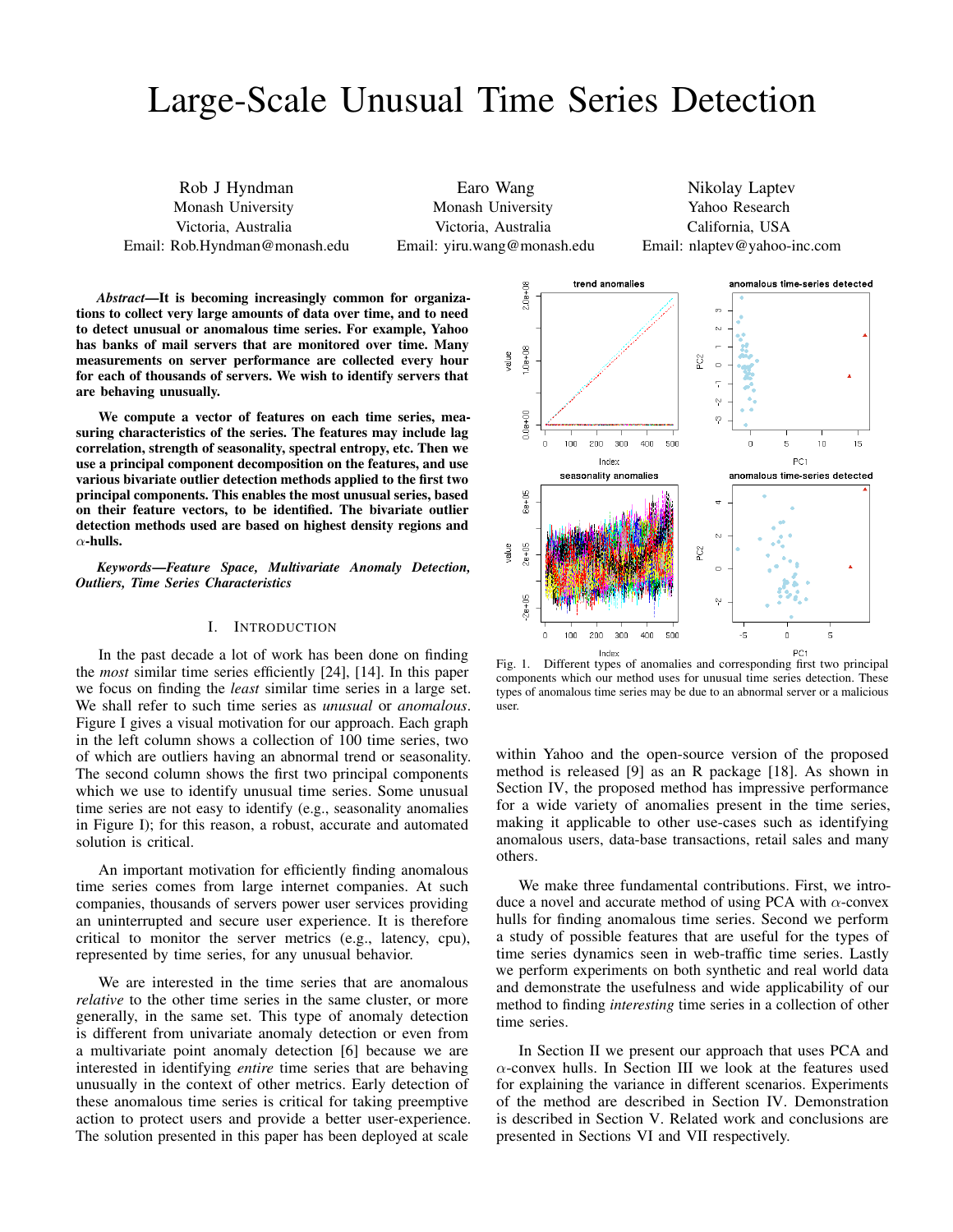

Fig. 2. Scree plots showing that on our real dataset, a significant proportion of the variation can be captured using the first three to five components. For unusual time series detection we found that the first 2 components are sufficient.

# II. APPROACH

We first extract  $n$  features (see Section III) from  $m$  time series. We then use Principal Component Analysis (PCA) (similar to [24]) to identify the patterns (i.e., principal components). The first two principal components (PCs) are then selected and a two dimensional outlier detection algorithm is used to find the top  $k \in m$  outliers.

PCA is a tool for dimension reduction in high dimensional data. A principal component is a combination of the original variables after a linear transformation. For example the first principal component captures the maximum variation in the rows of the  $m \times n$  matrix. Therefore, loosely speaking the first  $k$  principal components capture the  $k$  most prevalent patterns in the data.

Figure II shows the fraction of the variance captured by the first  $k$  principal components from real time series. We found that using the first two principal components was sufficient for our use-cases. To find anomalies in the first two PCs we use a multidimensional outlier detection algorithm. We have implemented a density-based and an  $\alpha$ -hull based multi-dimensional outlier detection algorithms.

The density based multi-dimensional anomaly detection algorithm [7] finds points in the first two principal components with lowest density. The  $\alpha$ -hull method [17] is a generalization of the convex hull [6] which is a bounding region of a point set. The  $\alpha$  parameter in the  $\alpha$ -hull method defines a generalized disk of radius  $\alpha$ . When  $\alpha$  is sufficiently large, the  $\alpha$ -hull method is equivalent to the convex hull. Given  $\alpha$ , an edge of the  $\alpha$ -shape is drawn between two members of the finite point set if there exists a generalized disk of radius  $\alpha$  containing the entire point set and the two points lie on its boundary.

#### III. FEATURES

We now describe the time series features we use in the PCA. While we focus on our use-case of identifying anomalous servers in a large internet company, we attempt to make our approach general and applicable to other use-cases where finding anomalous time series is critical.

The features identified should capture the global information of the time series. The features identified in our research add to an already existing set of well established features that describe time series [4] including measures of trend, seasonality, and serial correlation [22] and spectral entropy [5]. Some of features

have been specifically selected to address our use-case. For example we divide a series into blocks of 24 observations to remove any daily seasonality. Then the variances of each block are computed and the variance of the variances across blocks measures the "lumpiness" of the series. Some of our features rely on a robust STL decomposition [3]. For example, the size and location of the peaks and troughs in the seasonal component are used, and the *spikiness* feature is the variance of the leave-one-out variances of the remainder component. Other features measure structural changes over time. The "level shift" is defined as the maximum difference in mean between consecutive blocks of 24 observations, "variance change" is computed similarly using variances, and the Kullback-Leibler (KL) score is the maximum difference in KL divergence (measured using kernel density estimation) between consecutive blocks of 48 observations. "Flat spots" are computed by dividing the sample space of a time series into ten equal-sized intervals, and computing the maximum run length within any single interval. Finally, "crossing points" are defined as the number of times a time series crosses the mean line.

A more detailed look at the features will be presented in the longer version of our paper.

| <b>Description</b>                             |
|------------------------------------------------|
| Mean.                                          |
| Variance.                                      |
| First order of autocorrelation.                |
| Strength of trend.                             |
| Strength of linearity.                         |
| Strength of curvature                          |
| Strength of seasonality.                       |
| Strength of peaks.                             |
| Strength of trough.                            |
| Spectral entropy.                              |
| Changing variance in remainder.                |
| Strength of spikiness                          |
| Level shift using rolling window.              |
| Variance change.                               |
| Flat spots using disretization.                |
| The number of crossing points.                 |
| Kullback-Leibler score.                        |
| Index of the maximum KL score.<br>Change.idx   |
| SUMMARY OF FEATURES USED FOR DETECTING UNUSUAL |
|                                                |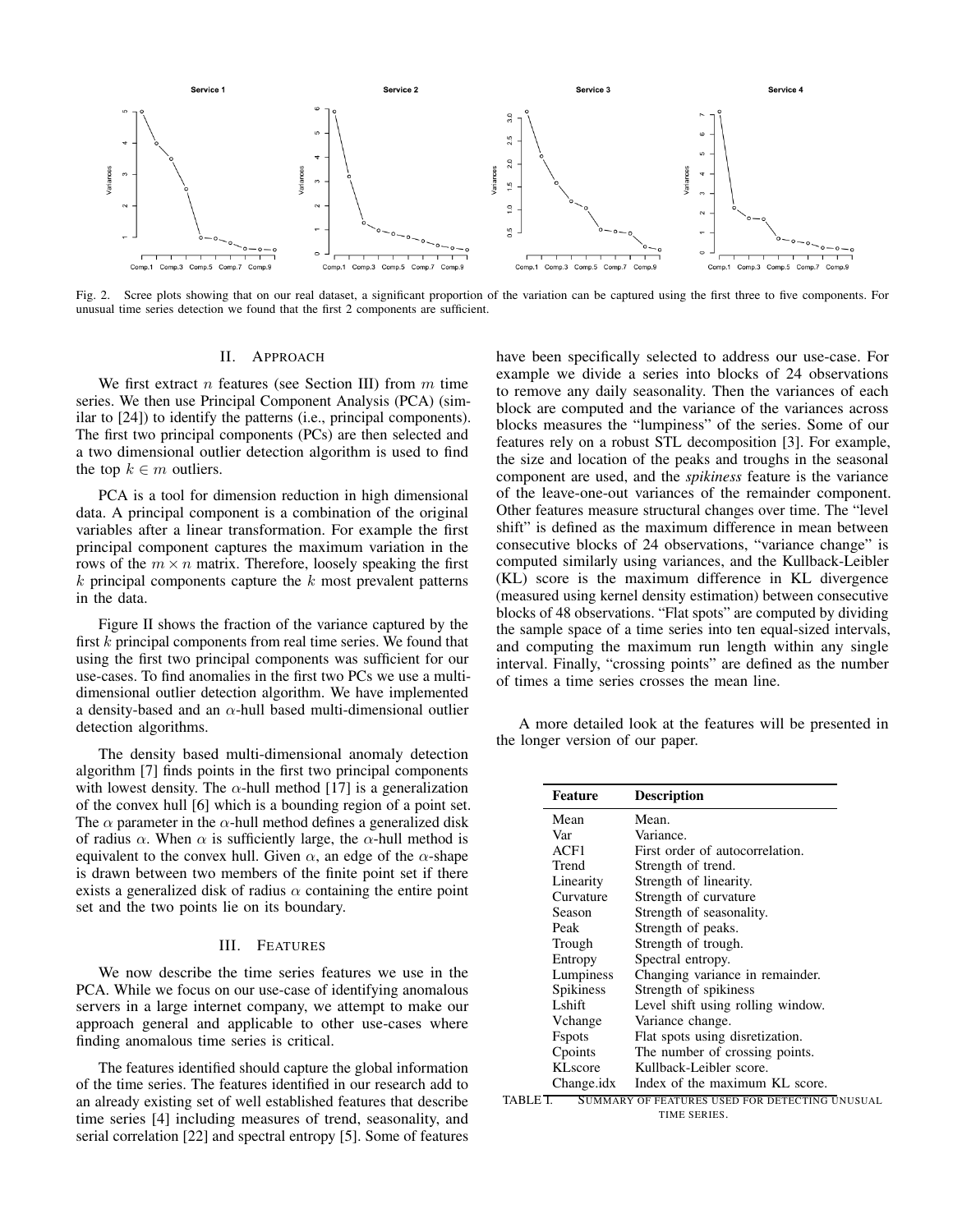| <b>Baseline Method</b> | <b>Description</b>                                                                                                                                             |
|------------------------|----------------------------------------------------------------------------------------------------------------------------------------------------------------|
| Baseline 1             | Computes Mean Absolute Difference<br>between time series.                                                                                                      |
| Baseline 2             | Computes similarity between time se-<br>ries using discrete wavelet transform<br>$(DWT)$ [10].                                                                 |
| Baseline 3             | Uses PCA to extract raw time series fea-<br>tures and uses K-Means for clustering.<br>The time series in the smallest cluster<br>are labeled as outliers [20]. |
|                        | SUMMARY OF THE BASELINE METHOD.                                                                                                                                |

## IV. EXPERIMENTS

We now evaluate the effectiveness of our anomaly detection method using real-world and synthetic data comprising normal and anomalous time series. Our goal is to detect anomalous time series accurately.

The real dataset comes from Yahoo and represents the various server metrics (e.g., memory usage, latency, cpu). The unusual time series in the real dataset are based on a malicious activity, new feature deployment or a traffic shift. The synthetic dataset was generated by varying various time series parameters such as the trend, seasonality and noise. Both the synthetic and real datasets contain approximately 1500 time series with labeled anomalies.

#### *A. Overall Detection Accuracy*

Here we evaluate the average performance of our method relative to the baseline methods. Recall that our approach first extracts the two most significant principal components (PC)s from all time series and then determines the outliers in the new 2D "feature space". For PC extraction, we have tested the regular PCA and Robust PCA (RPCA). For multidimensional outlier detection on the PC space we show results for the density-based method (HDR) and for the  $\alpha$ -hull method.

The baselines are described in Table II. Because our method has no direct competitor, we use time series similarity and clustering techniques as baselines to detect unusual time series. We label a time series as unusual if it has a low average similarity score or it belongs to the smallest cluster.

For this experiment both real and synthetic datasets were used. For the synthetic dataset, 10 sets of time series were created. Each set consists of 1500 time series, 5 of which were creating with unusual features (e.g., unusually high seasonality). All methods were evaluated in terms of the average  $accuracy =$  $\frac{\text{\#correct}}{\text{\#total}}$  across both real and synthetic datasets.

Figure 3 shows that our  $PCA + \alpha$ -hull approach performs the best. While it is not surprising that our technique outperformed the baselines because we use a well-researched feature-space, it is surprising that the *Robust PCA* method did not perform well. This, however, can be explained by looking at the optimization equation of Robust PCA [2] which ignores outliers thereby potentially missing the principal component that explains the variance better.

### *B. Performance*

Here we evaluate the performance of our algorithms compared to the baseline methods. The performance is measured in



Fig. 3. Average accuracy of our method compared to baseline approaches.

**Anomaly Detection Performance** 



Fig. 4. Scalability performance

seconds as the number of total time series increases. Note that the number of unusual time series also increases proportionally to constitute roughly 2% of all time series. We chose to cap the performance comparison at 1000 time-series because 90% of our users have 10k time-series or less and our benchmark represents a good prediction of the expected performance for these users. We can observe from Figure 4 that our approach performs favorably compared to others. Note that we were not able to run Baseline method #2 due to extremely slow performance above 100 time series therefore we do not include it in the comparison. Also note that the feature extraction and the anomaly detection of the PCA +  $\alpha$ -hull increases only slightly as the number of time series is increased by an order of magnitude.

#### V. DEMONSTRATION DESCRIPTION

The demonstration will be organized in two phases: (i) a brief introduction, and (ii) a "hands-on" phase. In (i), the